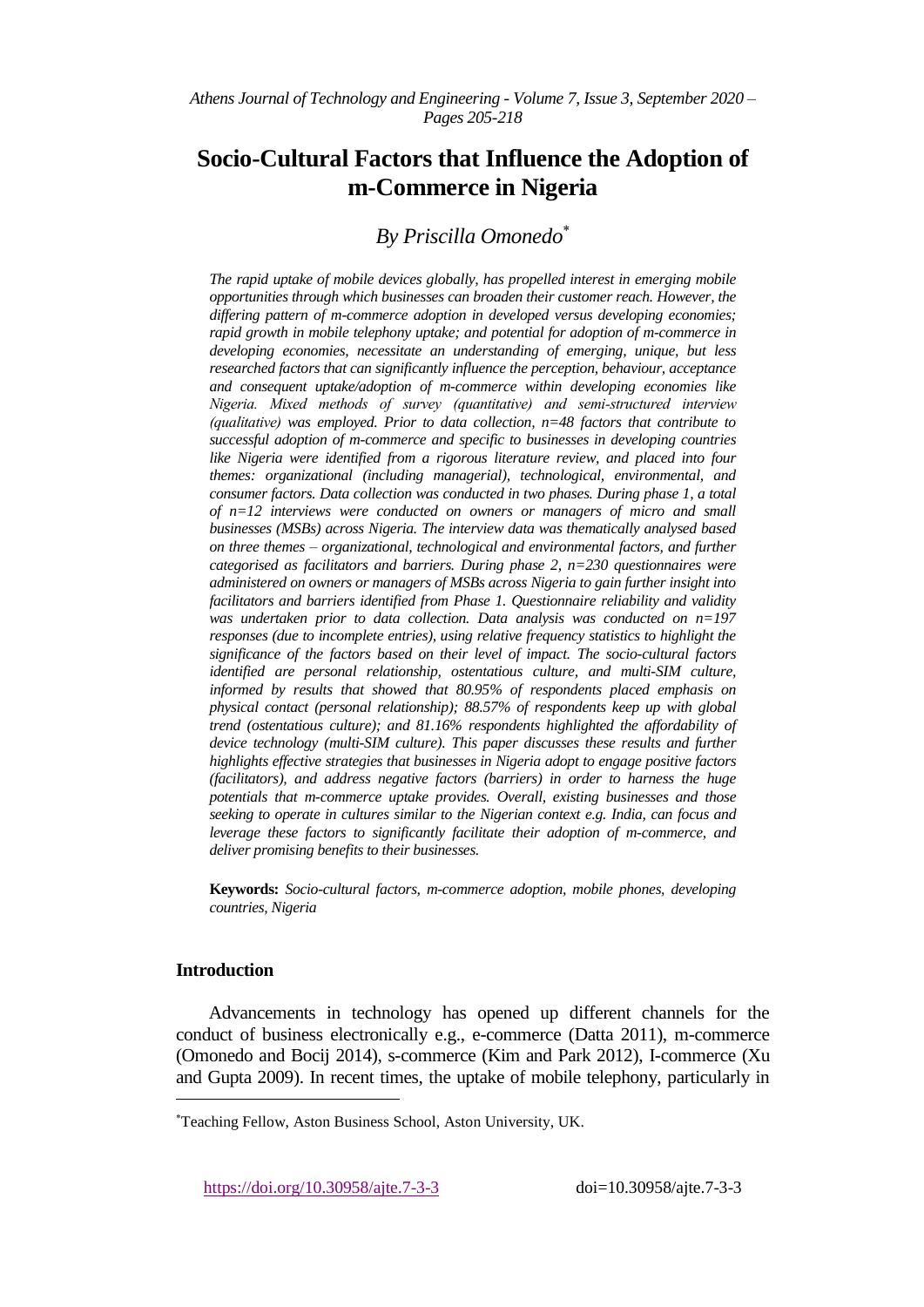developing countries has increased (ITU 2014). Recent statistics suggest that the uptake of mobile phones continues to grow rapidly with unique mobile users reaching 5.112 billion, which amounts to 67% global penetration (WeAreSocial 2019). This implies that mobile platforms, especially mobile phones, presents unique opportunities, innovative business models and niche channel for profitable conduct of business through m-commerce. However, despite the observed growth in mobile telephony and access to the internet, there appears to be low levels of mcommerce adoption by businesses in developing countries, warranting the need to identify ways through which businesses can adopt m-commerce. This will require an understanding of factors that influence the adoption of m-commerce.

The aim of this research is to investigate the factors that influence micro and small businesses to adopt m-commerce in developing countries like Nigeria. A range of socio-cultural factors were identified from this research that provides insight into (a) current trends of adoption among the target population, and (b) effective and unique strategies being engaged by micro and small businesses in their adoption of m-commerce. Nigeria was selected as a case study for the paper, because of the emerging market for m-commerce, propelled by increased uptake of mobile telephony. For example, tele-density in Nigeria rose from 29.98% to 106.64% between 2007 and 2018 (NCC 2018).

This paper, the third in a series (Omonedo and Bocij 2014, Omonedo and Bocij 2017), discusses three less researched but unique factors across the breadth of identified socio-cultural factors, that businesses within developing economies can either take advantage of (facilitators) or address (barriers), in order to achieve and benefit from m-commerce adoption. The identified socio-cultural factors – personal relationship, ostentatious culture and multi-SIM culture were focused on because, despite their uniqueness to, and potential to enhance the adoption of mcommerce in developing economies like Nigeria, they have not been previously captured or are less researched in the literature. It should also be noted that these factors may be observed in cultures that are similar in context to Nigeria and would benefit from the findings of this study.

Added to the factors that influence m-commerce adoption in Nigeria, the paper also highlights recommendations and practical steps toward leveraging the factors to enhance m-commerce adoption. The discourse is underpinned by literature, juxtaposed with findings from a survey and interview of micro and small business owners/managers in Nigeria, which provides useful insight into current adoption trends, and effective strategies being engaged by these businesses. This contribution is particularly useful because some of the socio-cultural factors and ongoing strategies have not been captured in previous m-commerce adoption studies on developing countries such as Nigeria. The methodology underpinning the study, its findings, summary and conclusion are also presented in the paper.

# **Literature Review**

The term m-commerce, also known as mobile commerce, can be defined as "the conduct of activities that involves content delivery (notification and reporting)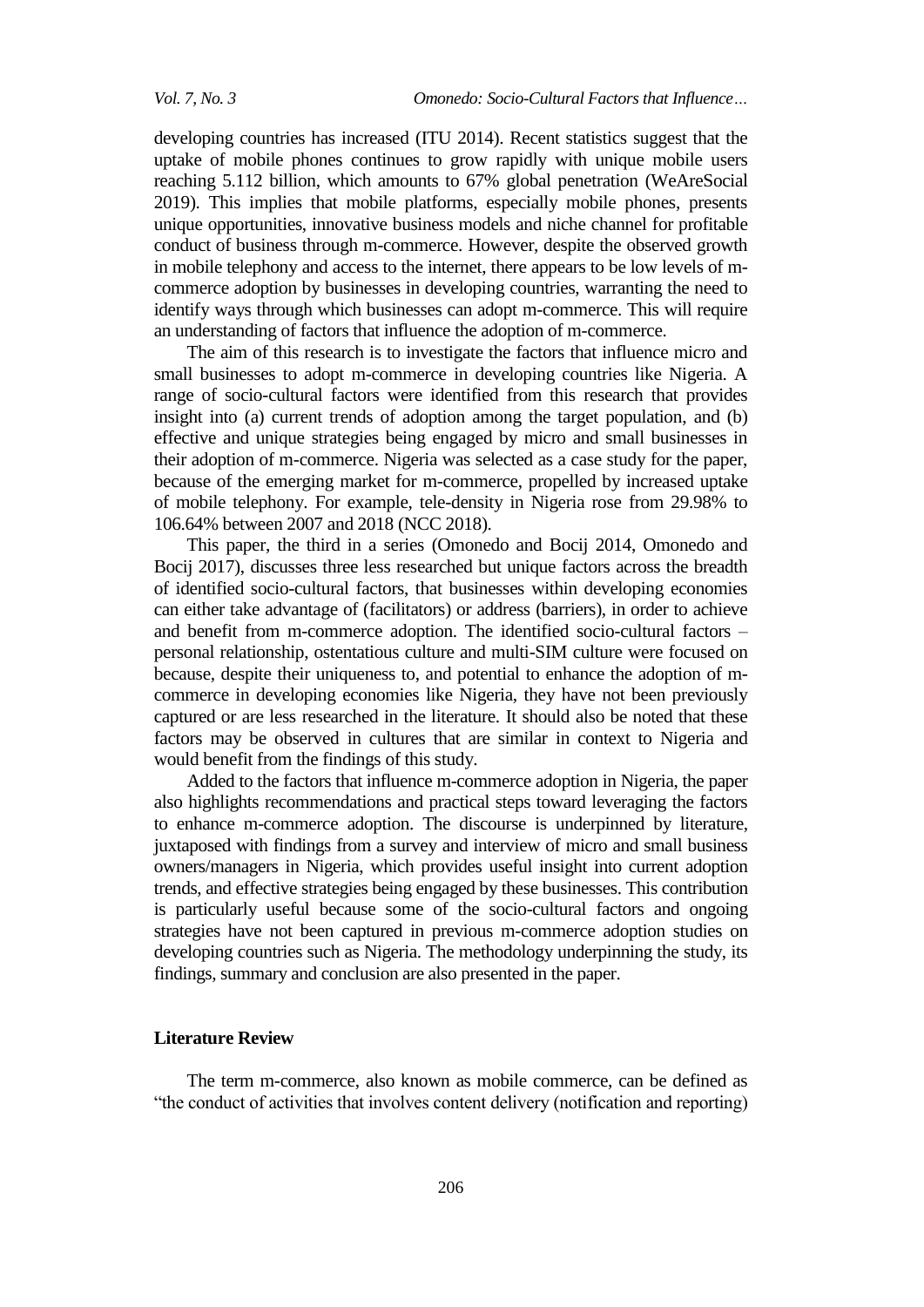and transactions (purchasing, transfers, data entry) via mobile devices that are capable of gaining access to a network, particularly the internet, and which provides direct or indirect commercial benefit" (Omonedo and Bocij 2014). This implies that m-commerce is largely accessible via mobile devices that have the ability to connect to a network. One of such devices is the mobile phone which is arguably the largest driver of m-commerce adoption today, given its rapid uptake globally, particularly in developing countries (ITU 2017).

Mobile telephony in developed countries offers many unique, innovative channels through which customers engage with businesses and pay for goods and services, although, these benefits are yet to be fully harnessed in developing countries. This is partly because access to the internet is less in developing countries when compared to developed countries (ITU 2017). This challenge however, led to innovative m-commerce activities in developing countries, such as funds transfer, through the use of airtime recharge or top-up. This involves a sender buying airtime – mobile phone recharge card(s) or top up voucher – worth the amount to be transferred; sending the PIN of the recharge card or top up voucher to the fund recipient, who in turn sells or exchanges the PIN for cash. This innovation has not been previously captured in existing m-commerce literature, despite aligning to Omonedo and Bocij (2014)'s definition of m-commerce. Other m-commerce service innovation in developing economies include mi-Life for buying insurance products in Ghana; Kilimo Salama for protecting farmers in Kenya; m-Pesa for mobile money transfer across Africa.

Over the years, theories have aided the understanding of aspects of mcommerce adoption, particularly with regards to factors that influence (facilitate) its adoption. In literature, three major theories have been used to understand patterns of adoption within information technology (Khalifa and Shen 2008). These three theories – Innovation Diffusion Theory (IDT), Technology Acceptance Model (TAM) and Theory of Planned Behaviour (TPB) – have also been used, modified or adapted to understand m-commerce adoption, particularly from consumers' perspective. Al-Jabri and Sohail (2012) made use of the Innovation Diffusion Theory to identify factors or attributes that may facilitate or inhibit mobile banking adoption by adult banking users in Saudi Arabia. Other studies have used the Technology Acceptance Model to identify or establish factors that influence m-commerce adoption in different contexts. However, Technology Acceptance Model does not capture subjective norms such as trust, in understanding the factors that affect technology adoption. This underscores why most studies favour a combination of models, such as Luarn and Lin (2005) that combined constructs from TAM and TPB, and Wu and Wang (2005) that used TAM and IDT to inform their study. Going further, factors identified from the literature as affecting e-commerce adoption, which may be categorized into four broad components: managerial, organizational, technological and environmental factors (Molla and Licker 2005), can foster understanding of factors influencing m-commerce adoption within organisations.

Majority of existing m-commerce studies have focused on different aspects of m-commerce adoption, with only a limited number focusing on m-commerce adoption within developing countries. Different factors have been suggested to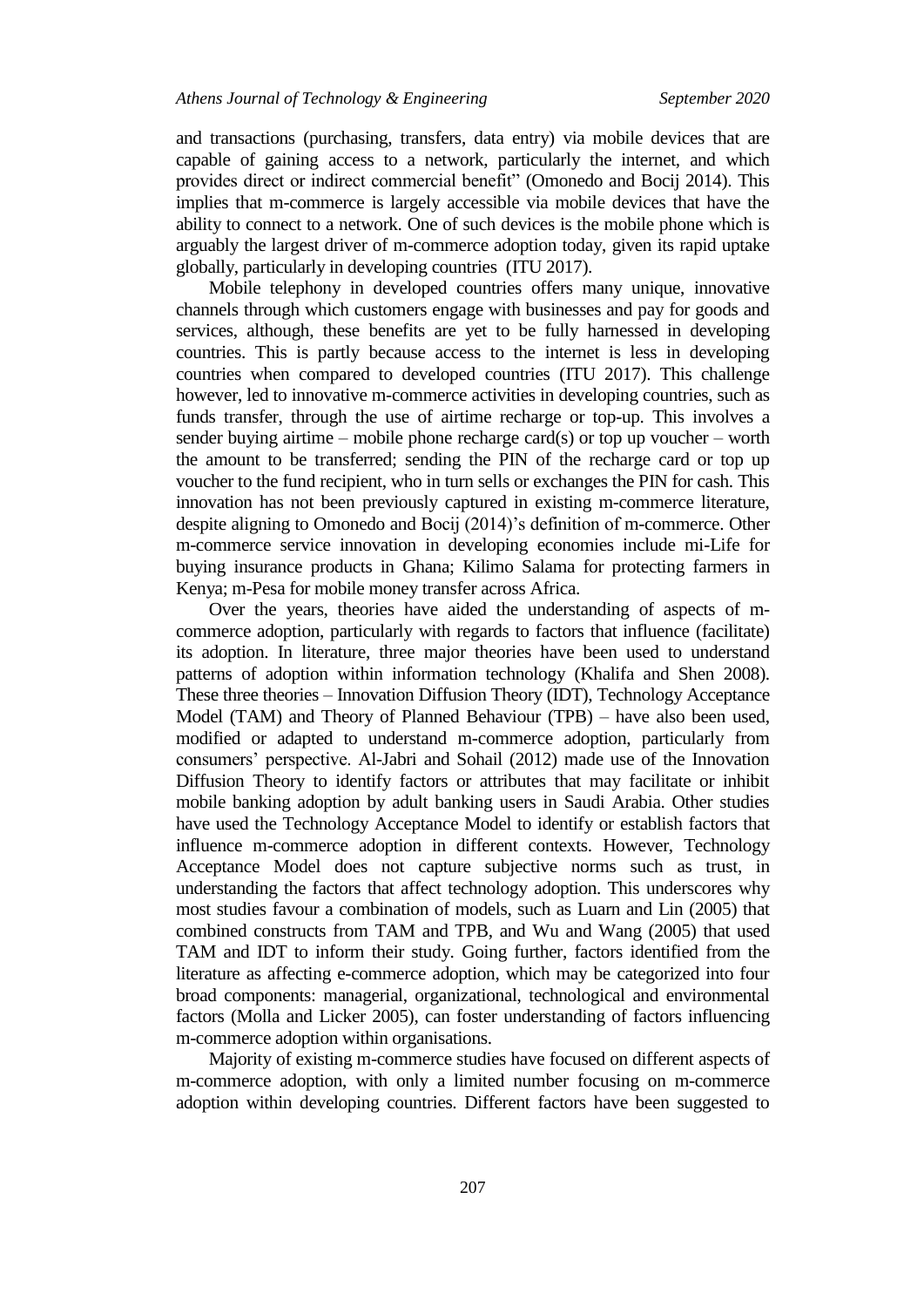influence the adoption of m-commerce and they include: usability (Min et al. 2009); perceived cost (Wei et al. 2009); perceived usefulness (Khalifa and Shen 2008); customer loyalty (Benou et al. 2012); social influence (Omonedo and Bocij 2017); design aesthetics (Cyr et al. 2006); access issues (Bouwman et al. 2007); trust (Wei et al. 2009); privacy (Khalifa and Shen 2008); policy and management irregularities (Song 2010); limited processing power (Lee and Benbasat 2003); perceived enjoyment (Nysveen et al. 2005); lack of security (Zhang et al. 2002); personal innovativeness (Lu et al. 2005); and limited input/output interface (Lee and Benbasat 2003).

Authors across different countries have identified various socio-cultural factors that influence m-commerce adoption and they include trust (Efendioglu et al. 2005), social influence (Wei et al. 2009), word of mouth (Hajli et al. 2014), et cetera (Figure 1). The socio-cultural factors have been researched to varying degrees. Zhang et al. (2012) found that culture has moderating effect on the adoption of m-commerce, which may explain discrepancies in adoption trends. For example, Xin (2009) revealed that the unique Japanese culture was amongst other factors that contributed to the tremendous success recorded by NTT DoCoMo and the iMode; adding that the success of the latter is unique and cannot be replicated. This corroborates the point that unique socio-cultural factors can influence the adoption of technologies like m-commerce within different regions. Therefore, it is important for businesses to be aware of region-specific factors in order to leverage the positives or adopt strategies to mitigate the impact of negatives. This paper will zoom in on three socio-cultural factors that are less researched and unique to cultures similar to Nigeria (Figure 1).

**Figure 1.** *Examples of Socio-Cultural Factors that can Influence m-Commerce Adoption in Different Economies*



# **Methodology**

This study was conducted using a mixed methods approach - Surveys (Quantitative method) and Semi-structured Interviews (Qualitative method). Prior to data collection, factors that generally contribute towards successful adoption of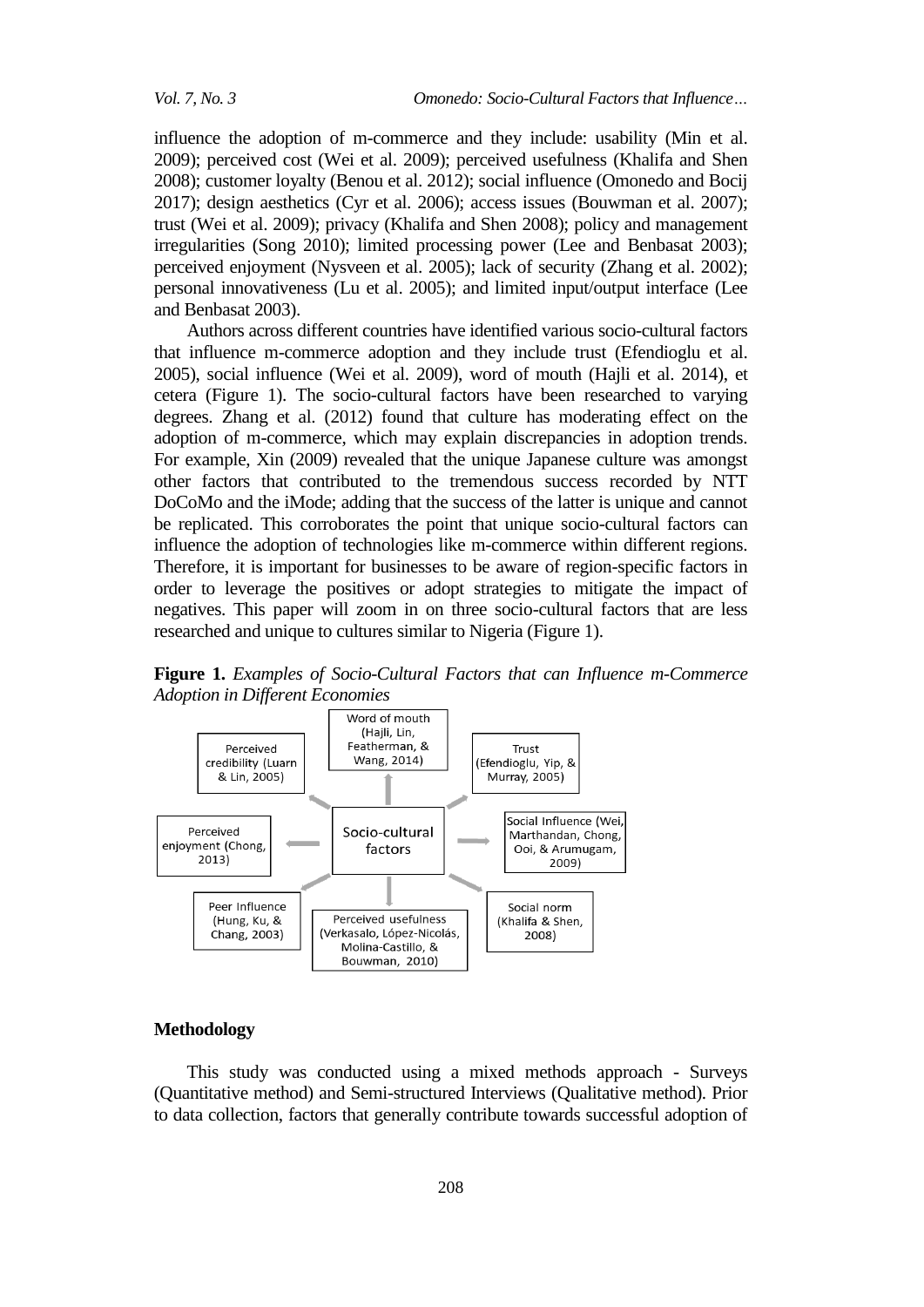m-commerce were identified through a thorough review of literature. Factors that are specific to businesses in developing countries like Nigeria were also identified. A total of n=48 factors were identified from literature and placed into four themes, aligning with themes highlighted by Molla and Licker (2005)'s classification of ecommerce adoption factors – managerial factors, organizational factors, technological factors and environmental factors. However, Molla and Licker (2005)'s four classifications was updated to integrate factors from m-commerce adoption studies focusing on consumers' perspective. Therefore, m-commerce adoption factors from the literature were re-categorised under these four themes – organizational factors (which includes managerial factors), technological factors, environmental factors and consumer factors.

Given that the pattern of advancements in technological adoption in developing countries is rapidly changing, and that the reliability of m-commerce adoption factors identified from literature as a true representation of on-going trends could not be guaranteed, primary data was collected using semi-structured interviews and questionnaires from the target population to address potential discrepancies between literature and reality. This was achieved in two phases.

During the first phase of data collection, a total of  $n=12$  interviews were conducted with owners or managers of micro and small businesses from at least one state in each of the six geo-political regions of Nigeria. Respondents were recruited by soliciting participants from a list of registered businesses provided by the Nigerian Bureau of Statistics. Also, personal contacts, as well as snowball approach was engaged in recruiting participants for the study. The data collected through interviews were analysed using thematic analysis which helped to capture new trends in the target population. Thematic analysis was conducted using the process recommended by Silverman (2011) and Braun and Clarke (2006) which broadly involves familiarity with the dataset, generating initial codes, searching for themes, reviewing themes, refining themes and producing the report. Factors identified from the semi-structured interviews could potentially be categorised into the aforementioned four themes established from m-commerce literature. However, because data from the interviews was collected with the aim of identifying factors that influence m-commerce adoption from a business perspective, the consumer category (theme) was dropped, resulting in a reduction to three themes – organizational factors, technological factors and environmental factors. At the end of the data analysis for the first phase, identified factors were categorised as facilitators and barriers respectively, and thereafter integrated into the second phase – survey.

For the second phase of data collection, the survey was conducted on a wider sample of owners or managers of micro and small businesses in the six geopolitical regions of Nigeria. This was achieved through the use of questionnaires aimed at providing further insight into the factors identified as facilitators and barriers, whether they are widely reflective and applicable to the target population, and if new factors may be identified. Reliability and validity of the questionnaire was undertaken prior to data collection. A total of n=230 questionnaires were administered. However, data analysis was conducted on n=197 responses because some responses had incomplete entries. The data was analysed using relative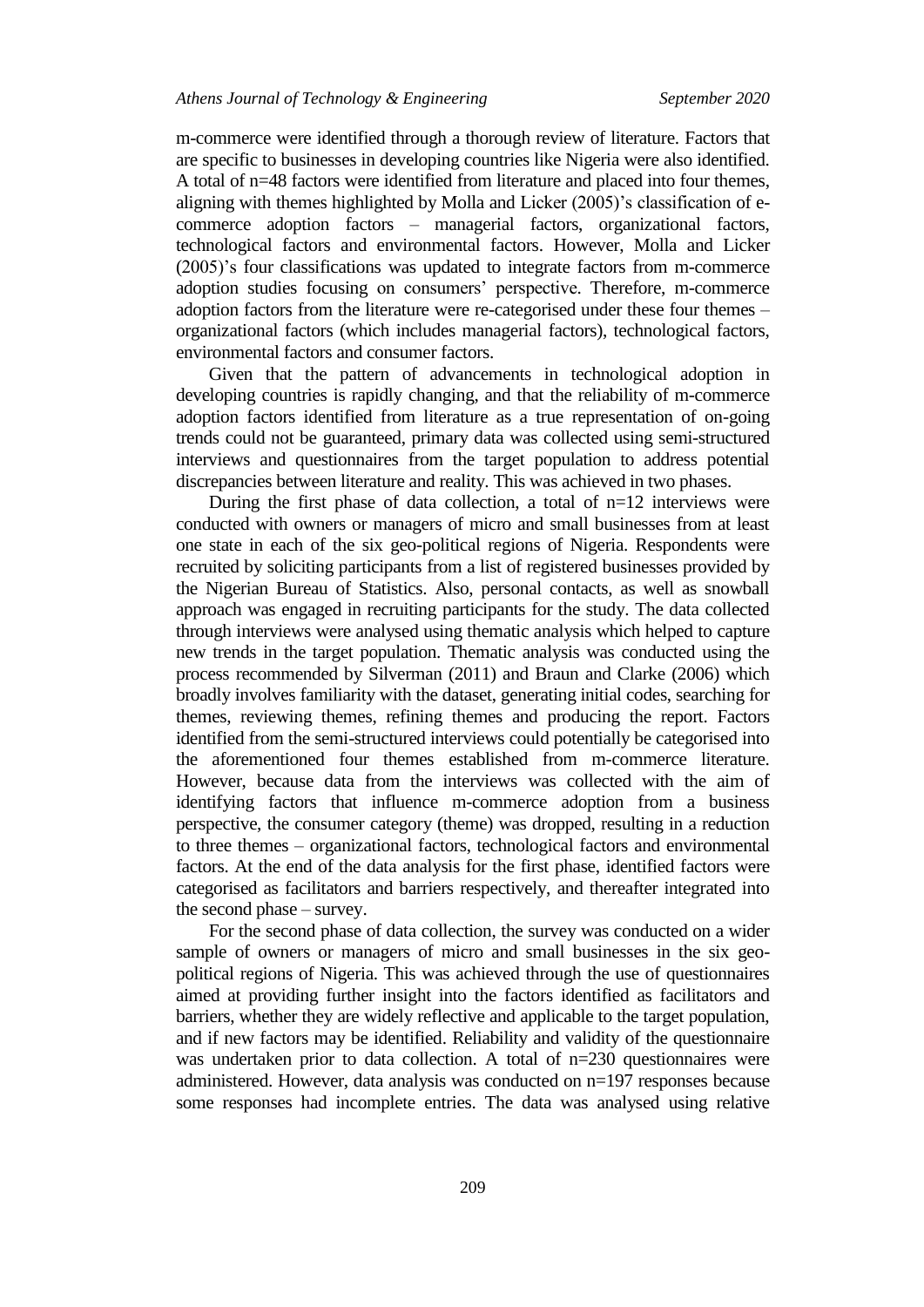*Vol. 7, No. 3 Omonedo: Socio-Cultural Factors that Influence…*

frequency statistics to highlight the significance of the factors based on their level of impact.

## **Results**

Table 1 of the study data showed that micro and small businesses use mobile phones for business activities that includes: calls (95%); product enquiry (78%); product reservation (66%); which reflects a heavy dependence on mobile phones in Nigeria (Figure 2).

| <b>Activity</b>                                            | <b>Response</b> |                |
|------------------------------------------------------------|-----------------|----------------|
|                                                            | No.             | <b>Percent</b> |
| Make business related calls or send text messages          | 188             | 95.43          |
| Advertise products via phone call or text message          | 113             | 57.36          |
| Make enquiries on products via phone call or text message  | 154             | 78.17          |
| Confirm payment via phone call or text message             | 128             | 64.97          |
| Receive calls or text messages about product reservation   | 130             | 65.99          |
| Sell PIN / numbers e.g., phone recharge, exam registration | 27              | 13.71          |

**Table 1.** *Mobile Phone Enabled Business Activity in a Developing Economy*

| Figure 2. Mobile Phone Enabled Business Activity in a Developing Economy |  |  |  |  |  |  |  |
|--------------------------------------------------------------------------|--|--|--|--|--|--|--|
|--------------------------------------------------------------------------|--|--|--|--|--|--|--|



## **Phase 1**

A total of n=44 factors were identified from the interviews. During analysis, it was observed that the data is best understood and interpreted within two broad groupings or themes – facilitators (positive factors) and barriers (negative factors) – irrespective of whether they are organizational, technological or environmental factors. Additionally, the factor grouping was adopted because they make data analysis for the first phase (qualitative), as well as data collection and analysis for the second phase (quantitative) more manageable, which will assist clarity of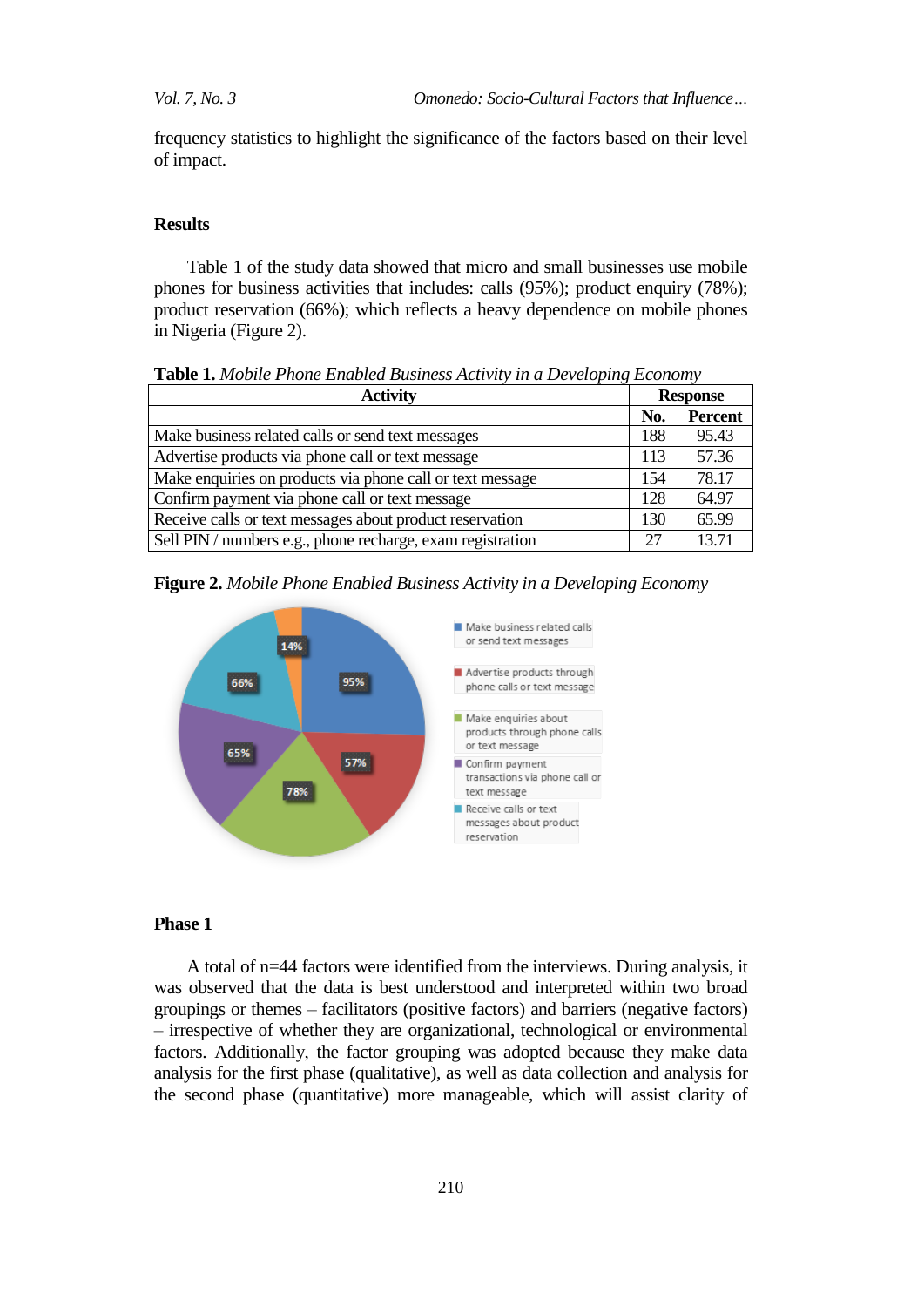results and discussions. At the end of the data analysis for the first phase, n=34 and n=10 factors were categorised as facilitators and barriers respectively.

# **Phase 2**

At the end of the data analysis for phase 2, a total of  $n=22$  factors were identified that are widely reflective and applicable to the target population. Overall, a total of  $n=13$  and  $n=9$  factors were returned as facilitators and barriers respectively. Out of the n=22 factors identified, n=4 factors that includes perceived security, trust, cost and social influence have been previously published (Omonedo and Bocij 2017). For this paper, n=3 facilitators and barriers of (a) keep up with Global Trend (ostentatious culture); (b) affordable device technology (multi-SIM culture); and (c) emphasis on physical contact (personal relationship) are presented and discussed (Table 2). The analysis reflects on-going or emerging factors that influence m-commerce adoption by micro and small businesses in Nigeria (Figure 3).

**Table 2.** *Sociocultural Factors that Influence m-Commerce Adoption in a Developing Economy*

| <b>Factors</b>                                           | Response $(\% )$ |  |  |
|----------------------------------------------------------|------------------|--|--|
| Keep up with global trend (Ostentatious Culture)         | 88.57            |  |  |
| Affordable device technology (support Multi-SIM Culture) | 81.16            |  |  |
| Emphasis on physical contact (Personal Relationship)     | 80.95            |  |  |

**Figure 3.** *Socio-Cultural Factors that Influence m-Commerce Adoption in a Developing Economy*



Ostentatious Culture Multi-SIM Culture Personal Relationship

# **Discussion**

The three socio-cultural factors identified: personal relationship, ostentatious culture, and multi-SIM culture, will be discussed with additional highlight on the strategies businesses in Nigeria adopt in order to engage positive factors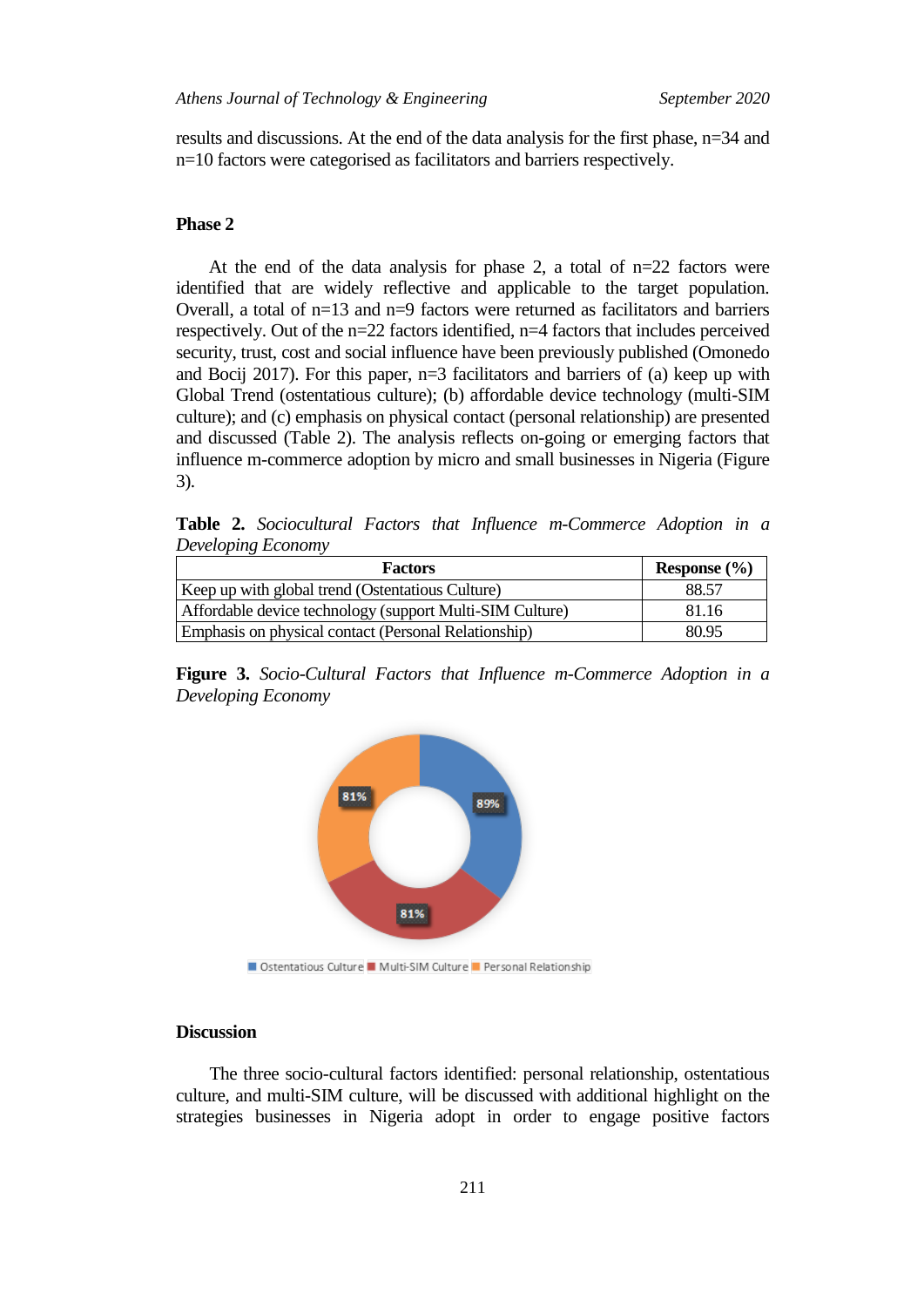(facilitators), and address negative factors (barriers) so as to harness the benefits that m-commerce uptake provides (Figure 4).





### *Personal Relationship*

In developing countries like Nigeria, developing good personal relationships with customers is crucial to establishing trustworthy business connections. This is because customers prefer physical or less virtual means to develop relationships with businesses. In some cases, personal relationship for customers in this context akin to physical relationship or physical contact. This features as one of the sociocultural factors that needs to be addressed when considering the conduct of business activities in Nigeria. From the study data, 81% of micro and small businesses indicated that their adoption of m-commerce was being negatively impacted by personal relationship because customers prefer to make physical contact with the business rather than through the website. This is in line with findings from previous studies on developing countries.

Lawrence and Tar (2010) suggested that in developing countries, "trust is established and reinforced through family association, repeated personal contact and interaction". Hence, the more familiar and aware consumers are with a business and/or its products, the more likely they are to engage in various activities with the business. This is because trust is developed through such familiarity or awareness, which will in turn, influence their decision to engage with the business through non-physical channels such as m-commerce. This reflects Chiemeke and Evwiekpaefe (2011)'s position that the presence of personal trust in a given technology, particularly with regards to security will significantly affect consumers' adoption of such technology.

Practically speaking, consumers in developed countries are not necessarily afraid to buy goods from distant countries. For instance, consumers in UK order items from suppliers in China without entertaining anxiety about whether they will receive the product. In contrast, developing countries have a different culture which places premium on personal, physical contacts and relationships when transacting business. This culture was reaffirmed during the process of collecting data for this study. It was observed that most of the respondents asked lots of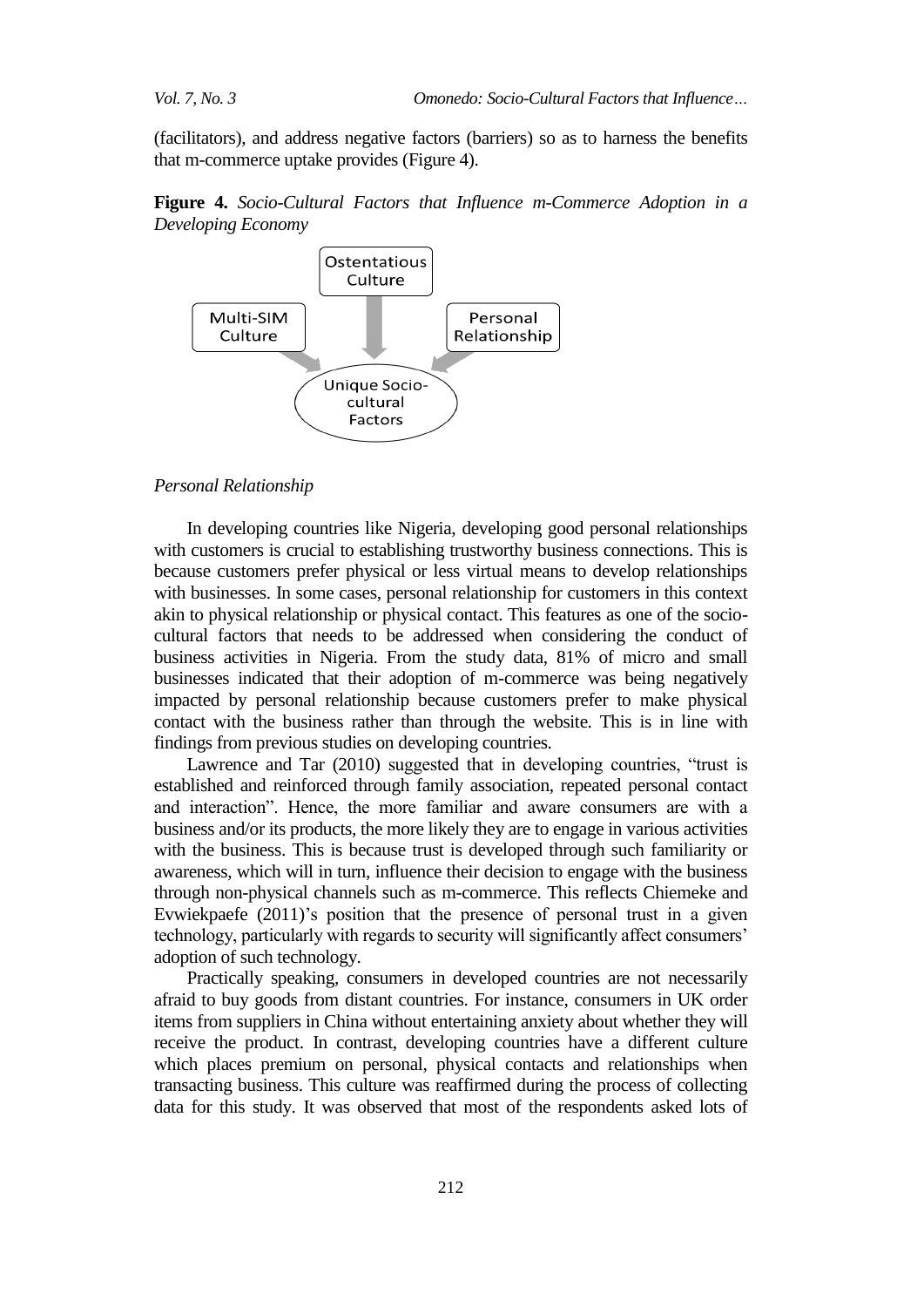personal questions about the researcher before granting the interview. Perhaps, these questions were asked as a way of gaining assurance about the genuineness of the author and the research, while at the same time, building trust and confidence in the process. As such, foreign investors into the Nigerian market, as well as local players need to take personal relationship and physical contact into consideration, when seeking to promote consumer trust and confidence in their business and brand. This is even more important when seeking to encourage customer engagement through less physical means like m-commerce.

One useful strategy to adopt in order to win or promote consumer trust is to organise physical campaigns that complement media advertisements. This can provide a platform for consumers to physically interact with the business and ask questions where necessary. While it might be impossible for such campaigns to reach every potential customer, the physical contact can help create a positive buzz in the communities where the campaigns are held and spread positive word about the business, especially through local influencers or significant others, thus creating customer trust in the business.

Although e-commerce research has shown that social word of mouth can positively influence consumer trust (Hajli et al. 2014), a study conducted by Meuter et al. (2013) revealed that interpersonal word of mouth was found to be more influential than various forms of electronic word of mouth. This implies that businesses will potentially benefit from interpersonal word of mouth through physical campaigns compared to electronic campaigns. Once trust is established, the consumers' perception of the business is likely to be positive. It is noteworthy that businesses may not have the capacity to enforce change in customers' perception about factors such as cost, usefulness and enjoyment; but they can provide appropriate information that will help eliminate or minimise wrong notions about them or their product(s). This can contribute towards increasing consumer trust, and by extension, loyalty to the brand. Ball et al. (2004) concluded that though trust may not have direct impact on loyalty, communication had an unexpected impact on loyalty. The implication of the study is that businesses need to leverage customer contact points.

# *Ostentatious Culture*

Another socio-cultural factor worth considering is the ostentatious culture inherent in developing countries like Nigeria. From the study data, keeping up with global trend (89%) was suggested as a facilitator of m-commerce adoption. The ostentatious culture describes people doing or buying things that they may not necessarily understand or need, just to keep up with what is trending or fashionable. For instance, uptake of smart phones in Nigeria is on the increase (The Nation 2015); yet, the rate of m-commerce adoption is not commensurate with this level of smart phone uptake. This could be because users within the Nigerian context buy new or evolving technologies as a way of identifying with a social class. As one technology blogger in Nigeria noted, the high end prices and perception of iPhones as "status symbols" helps to drive the sale of this and similar brands in Nigeria (Arinze 2013). This suggests that the incline towards identifying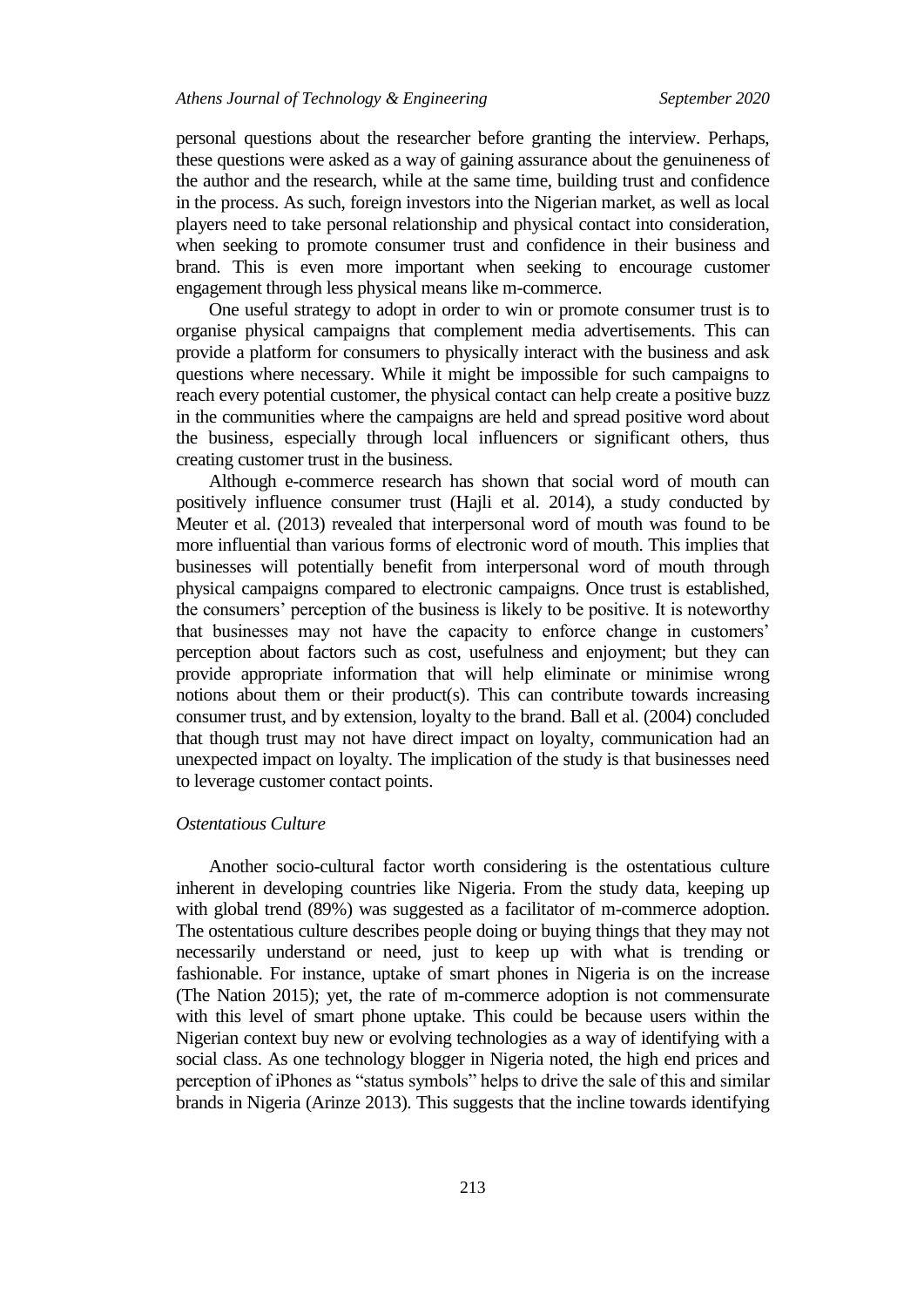with a social class or status can influence Nigerians' decisions with respect to technology adoption. Therefore, businesses can take advantage of this culture to engage more customers by, for example, engaging celebrities in their m-commerce adoption campaign or approach.

MTN, a multinational mobile telecommunication company, is an example of a company that has leveraged this culture within her business model. In 2015, the company introduced a new service called MTN CallerFeel in Nigeria (MTN 2015, MTN Online). This service allows individuals and businesses to customise short messages that will appear on their callers' phone screen when they call (Daily Independent 2015). While this service has been adopted by businesses for advertisement purposes, there exist individuals who take up this service as a way of putting their status in the spotlight in order to impress their callers. In addition to the benefits that businesses can gain by advertising through this medium, MTN is also generating additional revenue through subscriptions on this innovative service. As at September 2018, HypeStat, a website analysis and statistics platform, estimates that MTN could generate up to \$25,677.39 (over 9 million Nigerian naira) yearly through the MTN CallerFeel website (HypeStat 2018). In addition, MTN reported that the introduction of various information services including the CallerFeel contributed to a 17.1% increase in revenue between 2014 and 2015 (MTN Nigeria 2016). These estimates suggest that this service has a viability within the Nigerian market, due to its alignment to the ostentatious culture. Therefore, businesses can also leverage this culture in their branding and/or product or service offering in order to generate additional income.

# *Multi-SIM Culture*

Another socio-cultural factor that can influence m-commerce adoption in developing countries like Nigeria is the presence of a multi-SIM culture which cascades into a unique mobile phone culture. This culture developed as a consumer response to poor network, quality of service and a way to cash in on low service tariffs (Quartz 2015). As a result, it is estimated that the average Nigerian has at least 2-4 mobile numbers (GSMA 2014, Onyango-Obbo 2014). Although this culture can be viewed as a behavioural response to the nagging challenge of poor infrastructure in Nigeria, this behaviour has grown to become a culture as can be observed among many Nigerians in diaspora who naturally default to purchasing dual SIM phones or obtaining multiple phones or SIM cards despite not being confronted by similar challenges of poor infrastructure in those countries.

A report released by OpenSignal (2015) revealed that Nigeria had the highest proportion of users with multi SIM phones at 66%. Although more recent statistics shows that Nigeria is now ranked fifth in terms of her use of multi SIM phones, the statistics still shows an increase in the use of multi SIM phones in Nigeria from the 66% reported in 2015 to 75% in 2018 (Scientiamobile 2018). These figures reflect the high dependence on mobile phones in Nigeria. The data also buttresses the importance and benefit of this multi-SIM culture to micro and small businesses in Nigeria. The presence of this culture means that businesses are able to provide alternative phone numbers for their customers and suppliers to reach them; thereby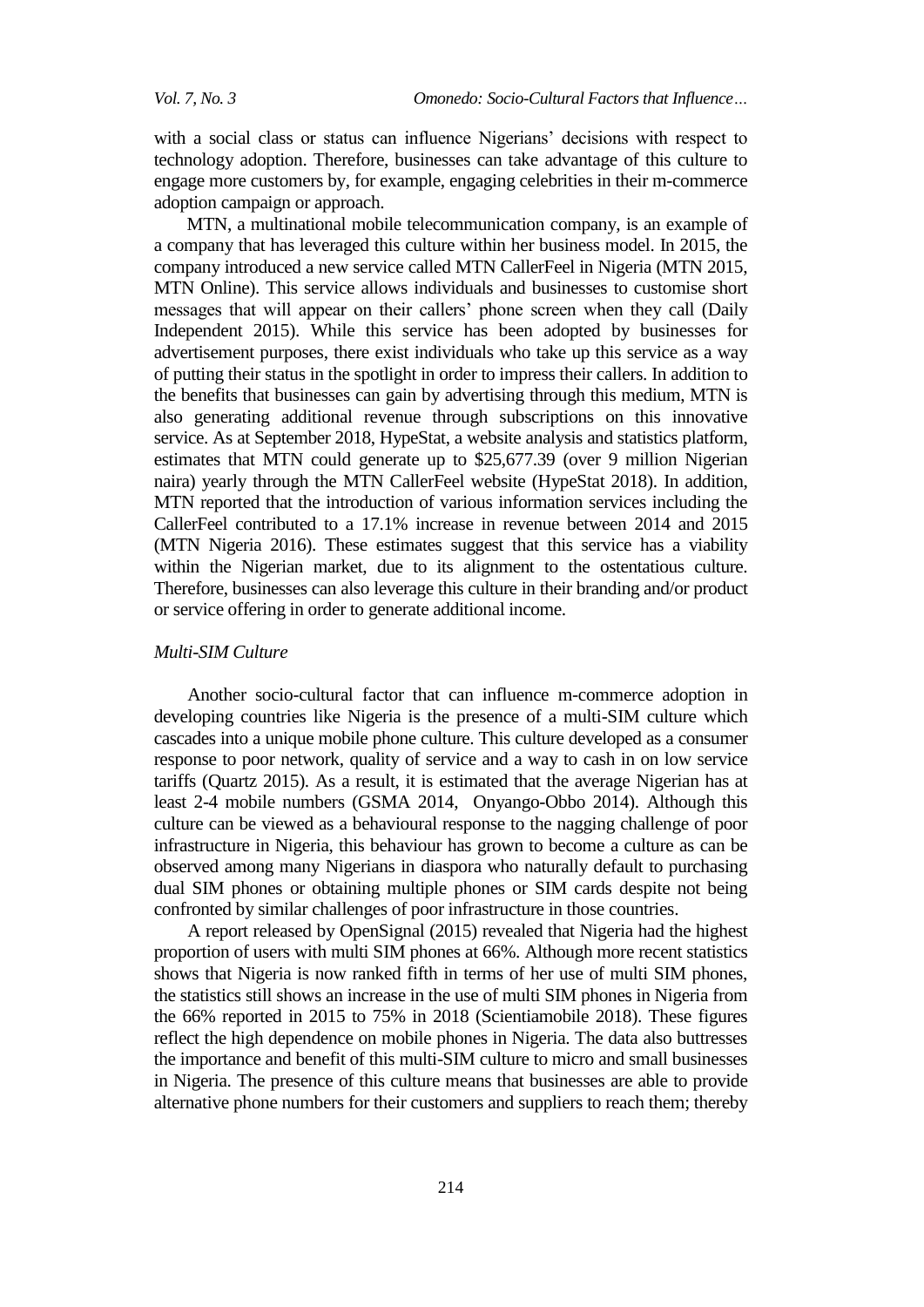helping to build valuable business relationships, while increasing customer trust in the business. The adoption of this culture by individuals also means that businesses are able to reach their customers for important business transactions e.g. confirmation of delivery. A practical example of this is the growing taxi hire service in Nigeria. While in most developed countries, it is often the case that a rider might not receive a call until when the driver arrives and is perhaps waiting for the rider, in developing countries like Nigeria, when a rider requests a taxi hire, it is often the case that the driver will call the rider to confirm the trip and also confirm the address. In cases where customers cannot be reached at such important times, perhaps due to ongoing limitations associated with the infrastructure, business opportunities could be lost.

The multi-SIM culture is further emphasised by the presence of affordable dual SIM phones. The study data showed that 81% of micro and small businesses indicated that affordability of device is one of the facilitators for their adoption of m-commerce. As smart mobile devices are becoming more affordable, individuals and businesses are becoming more reliant on this technology for communication and mobile access to internet based services; thereby increasing their adoption of m-commerce. This increasing uptake of mobile devices due to affordability, and the increasing reliance on same, creates further opportunities for businesses to increase their customer touch points. It also opens the door for innovative uses of social media to interact and engage with new and existing customers; while observing patterns in consumer behaviour and gaining valuable feedback and/or reaction on their products or services.

## **Conclusions**

Summarily, three socio-cultural factors that influence m-commerce adoption were discussed – personal relationship, ostentatious culture and multi-SIM culture. These factors are unique to, and prevalent in a developing economy like Nigeria. Combining responses garnered from participants and findings from literature, the discussion underscored the importance and contribution of these factors to the benefits that businesses can reap through the adoption of m-commerce. In addition, effective strategies to engage or address these factors were discussed. One such strategy highlighted the possibility of creating consumer trust through personal relationship. One way this can be achieved in the Nigerian context is by organizing physical campaigns to complement media advertisements, thereby positively influencing the perception, acceptance and patronage of a brand or company. Also, taking advantage of the ostentatious and multi-SIM culture can significantly contribute towards increasing the uptake of m-commerce, and the likelihood of more customers reaching the business. Overall, the responses from existing businesses show that engaging these socio-cultural factors can promote the adoption of m-commerce. This can also provide additional benefits that businesses seeking to operate in cultures similar to the Nigerian context e.g., India, can focus on, to facilitate their adoption of m-commerce, and to deliver noticeable benefits to their businesses.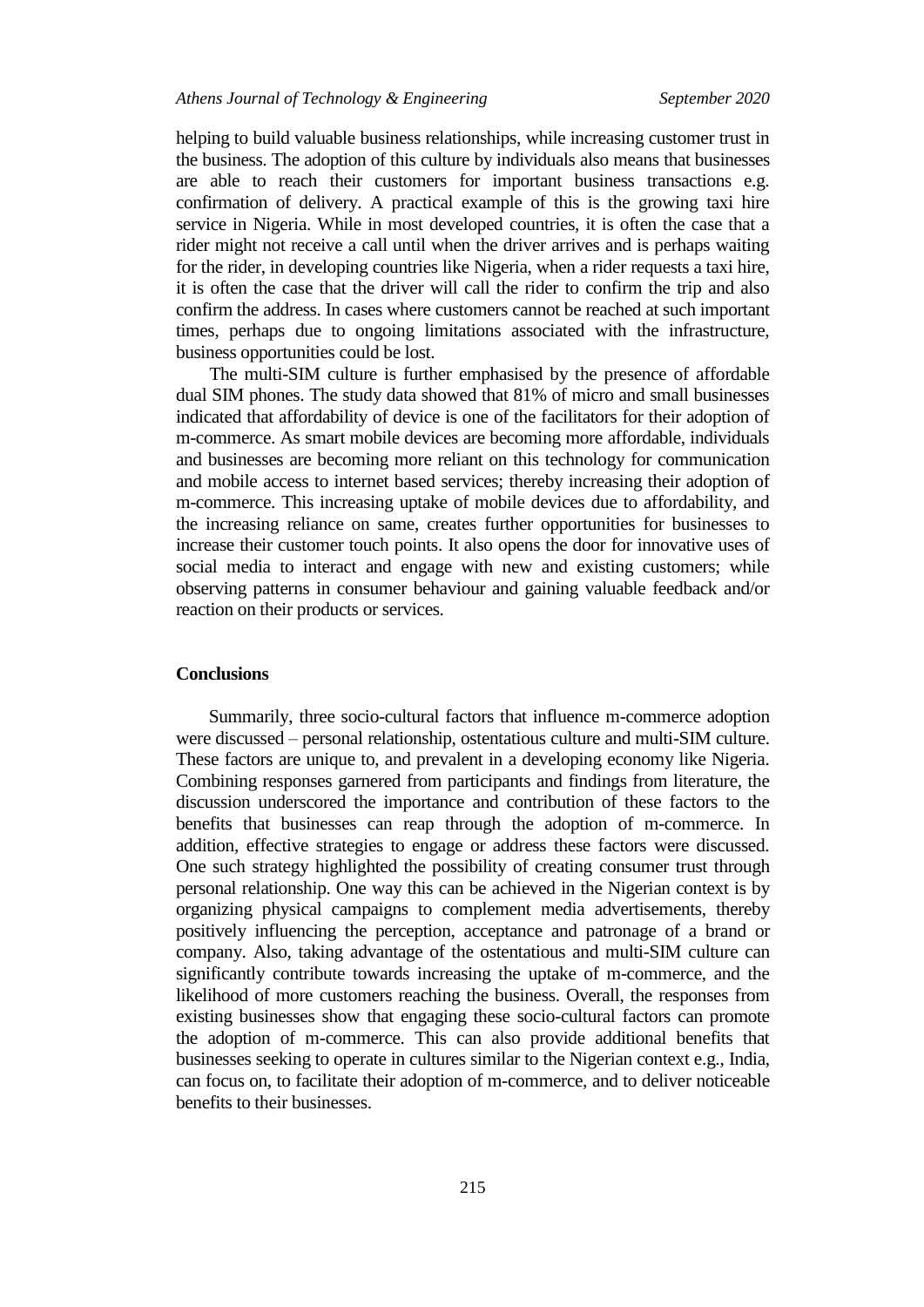### **Limitations**

The study research design, methodology, data collection and analysis were robustly and rigorously conducted in line with best practice. However, certain limitations are identified, which does not undermine or limit the results of the study, but is a recognition that different patterns may be observed should the research be conducted in a different context, such as across big businesses, or within developing countries under security threat or political tension. As such, care should be taken when the results of this study is applied to other cultural contexts that are different from Nigeria.

#### **References**

- Al-Jabri IM, Sohail SM (2012) Mobile banking adoption: application of diffusion of innovation theory. *Journal of Electronic Commerce Research* 13(4): 379–392.
- Arinze A (2013) Top ten mobile phone brands in Nigeria. *Connect Nigeria*. Retrieved from: http://connectnigeria.com/articles/2013/08/top-ten-mobile-phone-brands-innigeria/.
- Ball D, Coelho PS, Machás A (2004) The role of communication and trust in explaining customer loyalty: an extension to the ECSI model. *European Journal of Marketing* 38(9/10): 1272–1293.
- Benou P, Vassilakis C, Vrechopoulos A (2012) Context management for m-commerce applications: determinants, methodology and the role of marketing. *Information Technology and Management* 13(2): 91–111.
- Bouwman H, Carlsson C, Molina-Castillo FJ, Walden P (2007) Barriers and drivers in the adoption of current and future mobile services in Finland. *Telematics and Informatics* 24(2): 145–160.
- Braun V, Clarke V (2006) Using thematic analysis in psychology. *Qualitative Research in Psychology* 3(2): 77–101.
- Chiemeke SC, Evwiekpaefe AE (2011) A conceptual framework of a modified unified theory of acceptance and use of technology (UTAUT) model with Nigerian factors in e-commerce adoption. *Educational Research* 2(12): 1719–1726.
- Chong AYL (2013) Predicting m-commerce adoption determinants: a neural network approach. *Expert Systems with Applications* 40(2): 523–530.
- Cyr D, Head M, Ivanov A (2006) Design aesthetics leading to m-loyalty in mobile commerce. *Information & Management* 43(8): 950–963.
- Daily Independent (2015) MTN boosts subscribers experience with innovative service. Retrieved from: http://dailyindependentnig.com/2015/06/mtn-boosts-subscribersexperience-innovative-service/.
- Datta P (2011) A preliminary study of ecommerce adoption in developing countries. *Information Systems Journal* 21(1): 3–32.
- Efendioglu AM, Yip VF, Murray WL (2005) e-commerce in developing countries: issues and influences. In 4<sup>th</sup> *International Business and Economy Conference (IBEC 2005)*. Indian Institute of Mass Communication. Retrieved from: http://iimc.nic.in/publi cation-communicator.html.
- GSMA (2014) *Analysis - country overview: Nigeria*. Retrieved from: http://draft-content. gsmaintelligence.com/AR/assets/4161587/GSMA\_M4D\_Impact\_Country\_Overview \_Nigeria.pdf.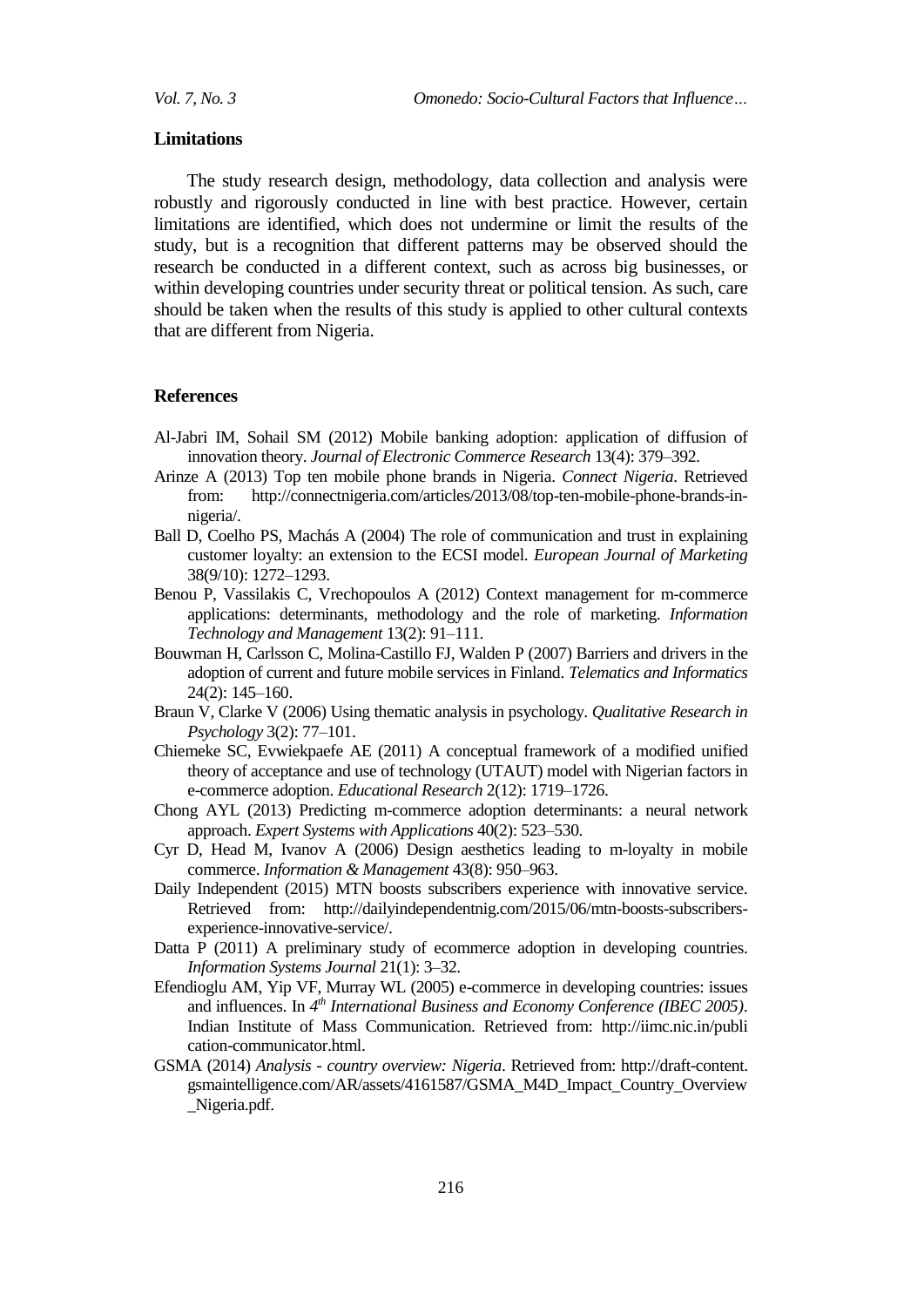- Hajli MN, Lin X, Featherman M, Wang Y (2014) Social word of mouth: how trust develops in the market. *International Journal of Market Research* 56(5): 673–690.
- Hung S, Ku C, Chang C (2003) Critical factors of WAP services adoption: an empirical study. *Electronic Commerce Research and Applications* 2(1): 42–60.
- HypeStat (2018) *CallerFeel.Mtnonline.Com – Info*. Retrieved from: http://callerfeel.mt nonline.com.hypestat.com/.
- ITU (2017) ICT facts and figures 2017. *International Telecommunication Union*. Retrieved from: https://bit.ly/2YgQgqM.
- Khalifa M, Shen KN (2008) Explaining the adoption of transactional B2C mobile commerce. *Journal of Enterprise Information Management* 21(2): 110–124.
- Kim S, Park H (2012) Effects of various characteristics of social commerce (s-commerce) on consumers' trust and trust performance. *International Journal of Information Management* 33(2): 318–332.
- Lawrence JE, Tar UA (2010) Barriers to e-commerce in developing countries. *Information, Society and Justice* 3(1): 23–35.
- Lee YE, Benbasat I (2003) Interface design for mobile commerce. *Communications of the ACM* 46(12): 48–52.
- Lu J, Yao JE, Yu CS (2005) Personal innovativeness, social influences and adoption of wireless Internet services via mobile technology. *The Journal of Strategic Information Systems* 14(3): 245–268.
- Luarn P, Lin HH (2005) Toward an understanding of the behavioral intention to use mobile banking. *Computers in Human Behavior* 21(6): 873–891.
- Meuter ML, McCabe DB, Curran JM (2013) Electronic word-of-mouth versus interpersonal word-of-mouth: are all forms of word-of-mouth equally influential? *Services Marketing Quarterly* 34(3): 240–256.
- Min Q, Li S, Zhong Q (2009) An empirical study of m-commerce adoption from usability perspective. In *2009 8 th International Conference on Mobile Business*, 215–220. IEEE.
- Molla A, Licker PS (2005) e-commerce adoption in developing countries: a model and instrument. *Information & Management* 42(6): 877–899.
- MTN (Online) *MTN CallerFeel*. Retrieved from: https://www.mtnonline.com/callerfeel.
- MTN (2015) *MTN CallerFeel*. Retrieved from: https://bit.ly/35hI1fy.
- MTN Nigeria (2016) *MTN Nigeria investor day presentation*. Retrieved from: https://bit. ly/2W6KfKU.
- NCC (2018) *Industry statistics. Subscriber/teledensity data*. Retrieved from: https://www. ncc.gov.ng/stakeholder/statistics-reports/industry-overview#view-graphs-tables.
- Nysveen H, Pedersen PE, Thorbjørnsen H (2005) Intentions to use mobile services: antecedents and cross-service comparisons. *Journal of the Academy of Marketing Science* 33(3): 330–346.
- Omonedo P, Bocij P (2014) e-commerce versus m-commerce: where is the dividing line? *International Journal of Science, Education, Economics and Management Engineering* 8(11): 3402–3407.
- Omonedo P, Bocij P (2017) Potential impact of perceived security, trust, cost and social influence on m-commerce adoption in a developing economy. *World Journal of Social Sciences* 7(1): 147–160.
- Onyango-Obbo C (2014) *The good, the bad, the ugly: 15 things in which Nigeria leads or trails Africa*. Retrieved from: http://mgafrica.com/article/2014-08-14-the-good-thebad-the-ugly-15-things-in-which-nigeria-leads-or-trails-africa-1.
- OpenSignal (2015) *25% of Android devices are dual-SIM, but not everywhere. The global prevalence of dual-SIM Android devices - January 2015*. Retrieved from: https://ope nsignal.com/reports/2015/01/android-devices-dual-sim/.